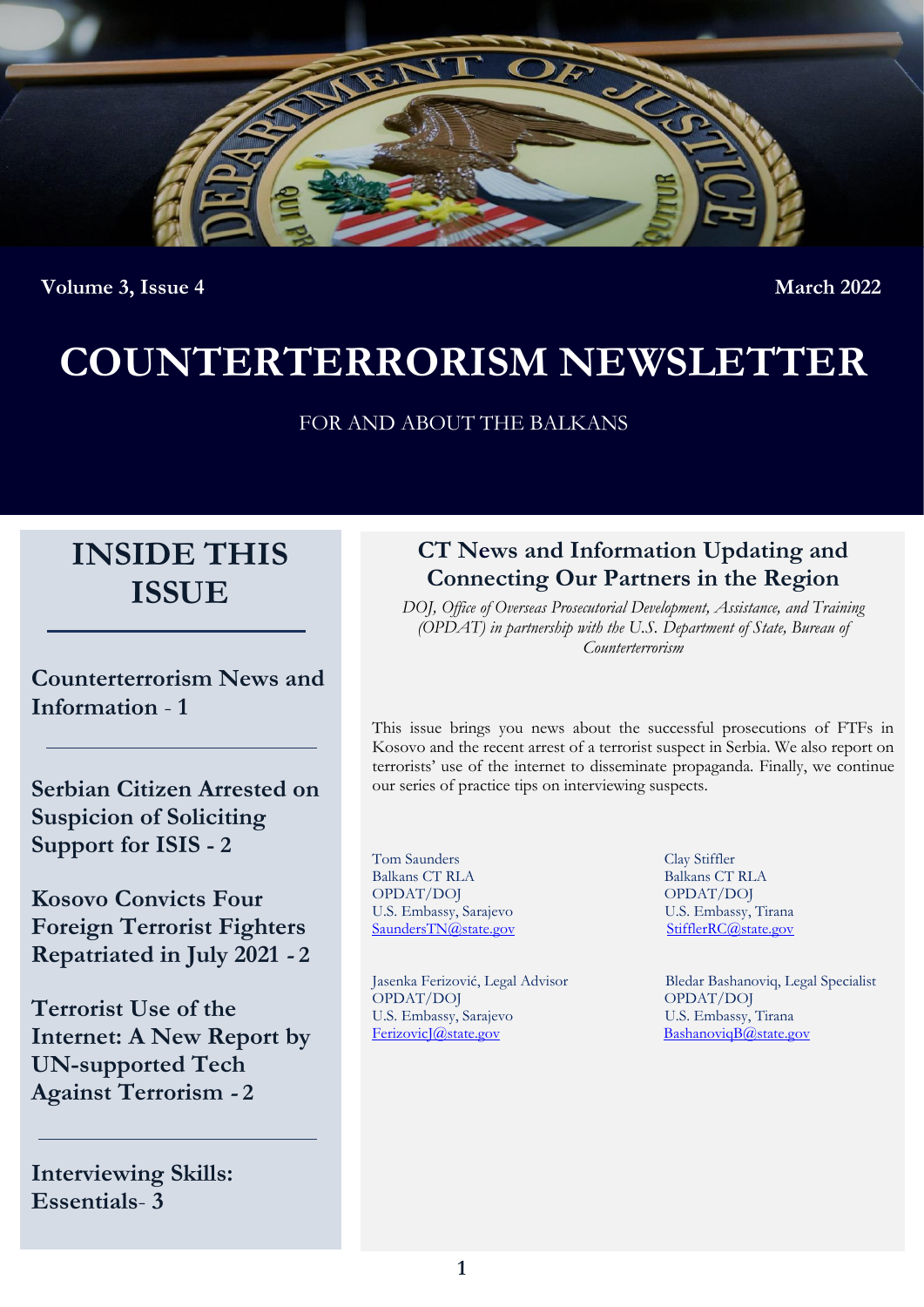#### **Serbian Citizen Arrested on Suspicion of Soliciting Support for ISIS**

In February 2022, Serbian authorities arrested Igor Despotovic, who is alleged to have solicited support for ISIS over social media. According to the Belgrade Higher Court, Despotovic opened and administrated multiple social media accounts through which he publicly shared texts, recordings, and photographs glorifying ISIS and "promoting the actions of that organization, with calls for material assistance and joining its ranks, armed struggle, violence and suicide." Despotovic has been remanded to 30 days in custody while the investigation continues.

To date, seven people have been prosecuted for ISIS-related terrorism offenses in Serbia. All seven defendants were convicted and given sentences ranging from seven-and-a-half to 11 years. Separately, dozens of people were convicted and received suspended sentences for fighting in Ukraine. (These Ukraine-related cases pre-date the conflict that began on February 20, 2022.)

**Source:** [Serbia Arrests Citizen Suspected of 'Glorifying' Islamic State](https://balkaninsight.com/2022/02/21/serbia-arrests-citizen-suspected-of-glorifying-islamic-state/)

#### **Kosovo Convicts Four Foreign Terrorist Fighters Repatriated in July 2021**

In January, the Pristina Basic Court Special Department convicted four FTFs of organizing and participating in a terrorist group for their roles in traveling to Syria and fighting for ISIS.

Fidan Demolli, Sadri Nerjovaj, Skender Qerimi and Kujtim Dacaj, who were repatriated to Kosovo from Syria in July of last year, each pleaded guilty. Demolli was sentenced to two years and six months in prison for joining ISIS in 2014 and serving as a fighter and guard until he was captured by Syrian Democratic Forces in 2019. Dacaj admitted that he traveled to Syria with his wife and daughter in 2014 to join ISIS and served as a fighter and sniper instructor. He was sentenced to three years and eight months in prison. Nerjovaj and Qerimi were each sentenced to three years and six months in prison.

# **Terrorist Use of the Internet: A New Report by UN-supported Tech Against Terrorism**

Governments fighting against terrorists' use of the internet often focus on mainstream social media companies, such as Facebook (now Meta), Youtube.com, and Twitter. And while social media remains a powerful tool for terrorist and other violent extremist groups, these groups also create and operate their own websites, bypassing the oversight of mainstream companies. According to a new report, terrorist and violent extremist-operated websites (T/VEOWs) "pose one of the most significant threats to global efforts in tackling terrorist use of the internet."

Tech Against Terrorism (TAT) is a group of counterterrorism experts and developers who work with the technology industry to "tackle terrorist use of the internet whilst respecting human rights," according to its website. In Two other FTFs who were repatriated in July are currently on trial on similar charges.

DoJ/OPDAT assisted with the repatriation of the FTFs, helped obtain the battlefield evidence used to convict them, and helped Kosovo obtain a mutual legal assistance response so that the evidence could be used in court.

**Sources:** [Dënohet me 3 vite e 3 muaj burgim për](https://betimiperdrejtesi.com/denohet-me-3-vite-e-3-muaj-burgim-per-pjesemarrje-ne-lufterat-e-isis-it-dhe-angazhim-ne-batalionin-e-snajperisteve/)  [pjesëmarrje në luftërat e ISIS-it dhe angazhim në](https://betimiperdrejtesi.com/denohet-me-3-vite-e-3-muaj-burgim-per-pjesemarrje-ne-lufterat-e-isis-it-dhe-angazhim-ne-batalionin-e-snajperisteve/)  [Batalionin e Snajperistëve](https://betimiperdrejtesi.com/denohet-me-3-vite-e-3-muaj-burgim-per-pjesemarrje-ne-lufterat-e-isis-it-dhe-angazhim-ne-batalionin-e-snajperisteve/)

[Pranoi se luftoi për ISIS-in, dënohet me 2 vite e 6 muaj](https://betimiperdrejtesi.com/pranoi-se-luftoi-per-isis-in-denohet-me-2-vite-e-6-muaj-burgim-i-akuzuari-per-terrorizem/)  [burgim i akuzuari për terrorizëm](https://betimiperdrejtesi.com/pranoi-se-luftoi-per-isis-in-denohet-me-2-vite-e-6-muaj-burgim-i-akuzuari-per-terrorizem/)

[I akuzuari për terrorizëm dënohet me 3 vite e tetë muaj](https://betimiperdrejtesi.com/i-akuzuari-per-terrorizem-denohet-me-3-vite-e-tete-muaj-burgim-ngarkohej-se-ishte-trajner-i-snajpersiteve-ne-isis/)  [burgim, ngarkohej se ishte trajner i snajpersitëve](https://betimiperdrejtesi.com/i-akuzuari-per-terrorizem-denohet-me-3-vite-e-tete-muaj-burgim-ngarkohej-se-ishte-trajner-i-snajpersiteve-ne-isis/) në ISIS

[Dënohet me 3 vjet e 6 muaj burgim i akuzuari për](https://betimiperdrejtesi.com/denohet-me-3-vjet-e-6-muaj-burgim-i-akuzuari-per-pjesemarrje-ne-isis/)  [pjesëmarrje në ISIS](https://betimiperdrejtesi.com/denohet-me-3-vjet-e-6-muaj-burgim-i-akuzuari-per-pjesemarrje-ne-isis/)

January TAT published its report *The Threat of Terrorist and Violent Extremist-Operated Websites*, which claims that governments and researchers have failed to focus adequately on the threat posed by T/VEOWs.

T/VEOWs are used primarily to disseminate and archive propaganda, recruit new members, and allow existing members to communicate internally. Since January 2021, TAT has identified 198 websites that TAT assesses to be operated by terrorists and violent extremists that pose a credible and urgent threat to society.

"The fact that terrorists and violent extremists are able to operate hundreds of websites attracting millions of views with impunity is a failure on behalf of the global online counterterrorism sector," stated Adam Hadley, the founder of TAT. "Terrorist operated websites [are] the key strategic threat with regards to terrorist use of the internet."

To address this threat, TAT's report offers recommendations for governments, internet infrastructure providers, and researchers/civil society. For governments, TAT's four recommendations are: